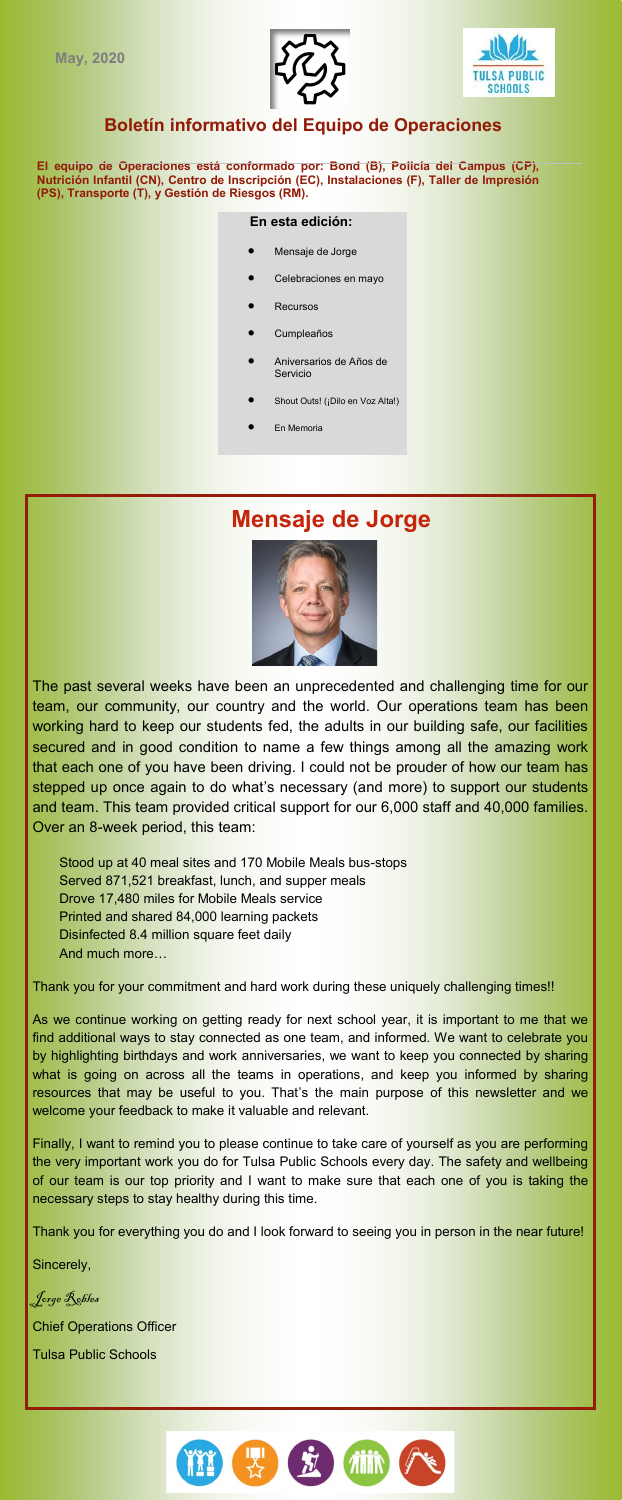

**El Distrito Conmemora a los Empleados de Operaciones: [haga clic aquí para ver el video..](https://www.facebook.com/deborahagist/videos/vb.1613498352/10219699961802242/?type=2&theater¬if_t=video_processed¬if_id=1589553063756819)**



Pascual Aguallo Olmos (F), Elizabeth C. Alvarez (CN), Rodney G. Asberry (CN), Norma J. Aul (CN), George W. Barnes III (F), Angelica Bejar (F), Joseph E. Bennett (F), Nikita Bentley (T), Ellen F. Berry (T), Providencia D. Biagas (F), Eugene Booker (F), Shari L. Cook (F), Pamela Carmons (CN), Arnett Cherry (T), Antonia Delgado (CN), Maria D. Valdivia De Jimenez (CN), Martin Villavicencio-Duran (F), D Stephen D. Essman (F), Dianna Ezell (T), Maria Flores (F), John F. Forthman (T), Bonnie B. Frank (CN), Everette L. Green (CN), Steve Gilford (F), Robert D. Griffin (T), Alba L. Gordillo (F), Patty R. Heinritz (CN), Byron D. Henderson (T), Maria D. Hernandez (F), Billy L. Hobbs (CP), Reshele R. Jackson (T), Lotis C. Jahnigen (CN), Nykoa Q. Jones (T), Rozalyn R. Jones (CN), Fannie M. King (CN), Polly Krier (EC), Ronald E. Lewis (T), Rhonda L. Lindsay (CN), Angela Y. Logan (CN), Janika J. Long, David Manns (F), Demario L. Markham (F), Bonita C. Marshall (CN), Maria C. De Martinez (CN), Darryl Mayfield (F), Thomas H. Mckeefery (T), Selwyn J. Mclean (T), Casey J. Middleton (F), Carlos Garcia Mora (F), Wynema L. Morse (CN), Keymah Muhammad (T), Darla A. Mukes (T), Misenga M. Musungayi, Charles W. Norfleet (F), Gustavo Obregon (F), Abrionna D. Oglesby (CP), Darryl T. Pete (F), Tiffany D. Pickerel (CN), Erica A. Reed (CN), Roy F. Reid (T), Alton Roberts (T), Fern E. Robinson (F), Teresa Gonzalez Rosas (F), Socorro Saldivar (CN), Imani S. Samuels (CN), Charmaine L. Sayre (CN), L. Snider (F), Rita Soberanis (F), Raquel Hernandez Soberano (CN), Enedilia F. Solis (CN), Kristina M. Solt (CN), Karen S. Talbot (CN), Michelle Taylor (EC), Kenneth W. Speed (T), Michael S. Spears (F), Jerriann Taylor (T), Denise M. Thomas, April L. Todd (T), Evelyn M. Townsley (F), Gregory B. Thomas (F), Robert L. Thompson (F), Hector Valencia (F), Agustin Villavicencio (F) Alondra Vidales (F), Darrell W. West (F), Dequencia Walker (T), James C. Walton (T), Gerald D. Webb (T), Jenn White (EC), Joan B. Williams (CN), Angel L. Williams (T), Rashad L. Woodrow (CP)